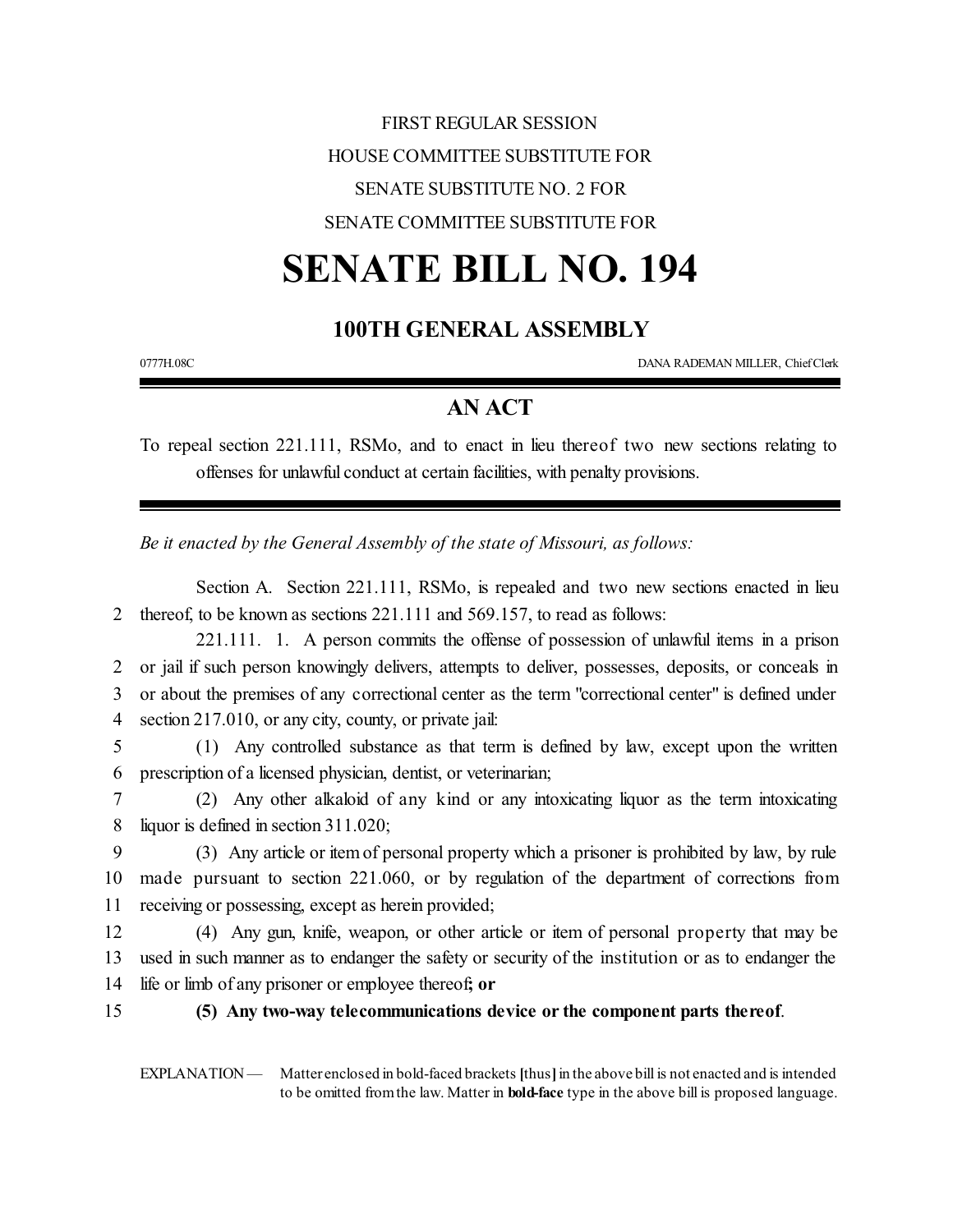2. The violation of subdivision (1) of subsection 1 of this section shall be a class D felony; the violation of subdivision (2) **or (5) of subsection 1** of this section shall be a class E felony; the violation of subdivision (3) **of subs e ction 1** of this section shall be a class A misdemeanor; and the violation of subdivision (4) **of subsection 1** of this section shall be a class B felony.

 3. The chief operating officer of a county or city jail or other correctional facility or the administrator of a private jail may deny visitation privileges to or refer to the county prosecuting attorney for prosecution any person who knowingly delivers, attempts to deliver, possesses, deposits, or conceals in or about the premises of such jail or facility any personal item which is prohibited by rule or regulation of such jail or facility. Such rules or regulations, including a list of personal items allowed in the jail or facility, shall be prominently posted for viewing both inside and outside such jail or facility in an area accessible to any visitor, and shall be made available to any person requesting such rule or regulation. Violation of this subsection shall be an infraction if not covered by other statutes.

 4. Any person who has been found guilty of a violation of subdivision (2) of subsection 1 of this section involving any alkaloid shall be entitled to expungement of the record of the violation. The procedure to expunge the record shall be pursuant to section 610.123. The record of any person shall not be expunged if such person has been found guilty of knowingly delivering, attempting to deliver, possessing, depositing, or concealing any alkaloid of any controlled substance in or about the premises of any correctional center, or city or county jail, or private prison or jail.

**5. Subdivision (5) of subsection 1 of this section shall not apply to:**

 **(1) Any law enforcement officer employed by a state agency, federal agency, or political subdivision lawfully engaged in his or her duties as a law enforcement officer;**

 **(2) Any person authorized by the correctional center or city, county, or private jail to possess or use a two-way telecommunications device in the correctional center or city, county, or private jail; or**

 **(3) Any person who is not an inmate possessing a two-way telecommunications device or the component parts thereof in a correctional center or city, county, or private jail if such pe rson lawfully acts without intent to conceal and without intent to deliver to another person or deposit for the use of another person; however, if such person refuses to comply with orders to surrender such device or its component parts, he or she shall be guilty of a class A misdemeanor.**

**569.157. 1. A person commits the offense of unlawful use of unmanned aircraft if he or she:**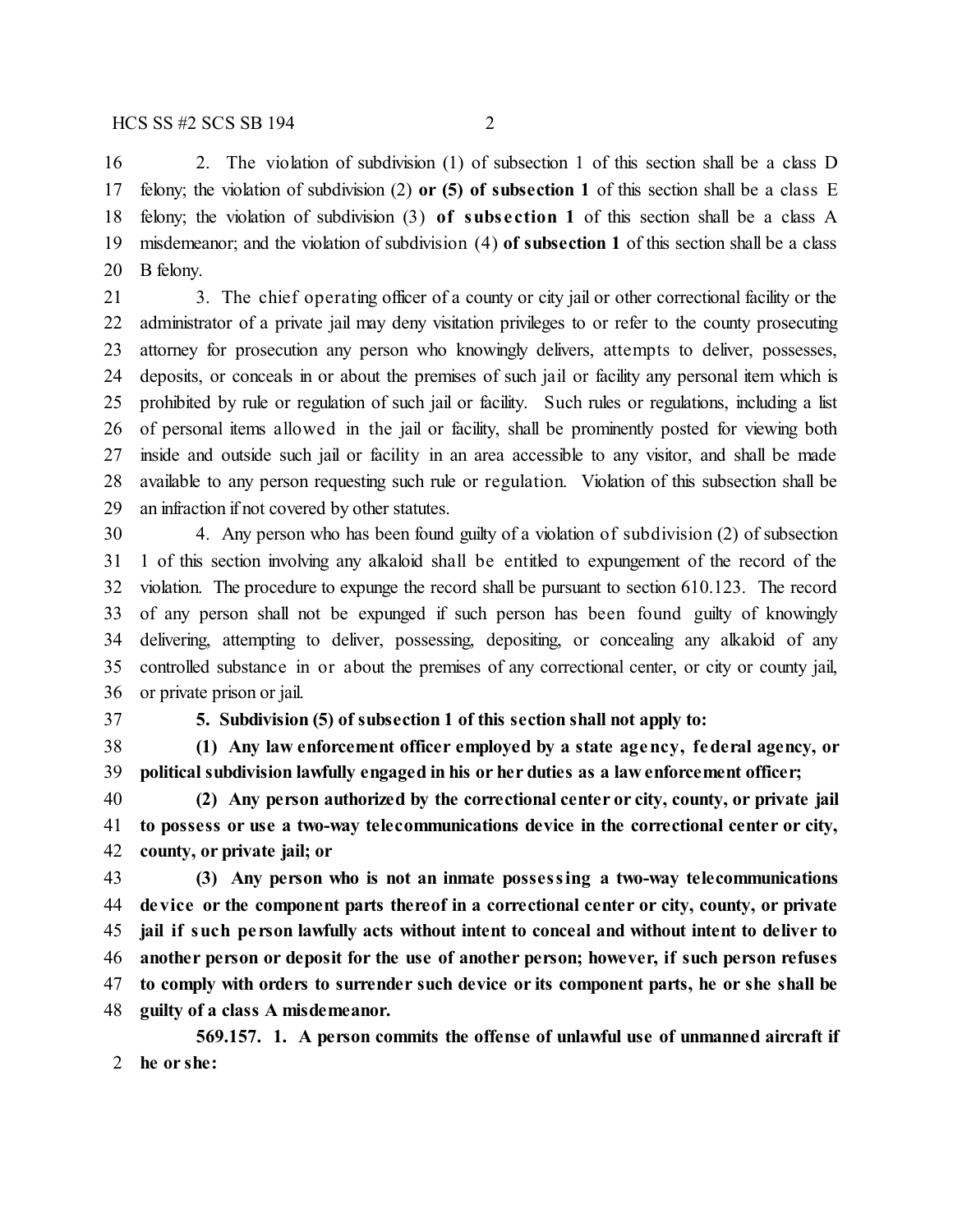#### HCS SS #2 SCS SB 194 3

**the ground and within the property line of a facility; or**

**(1) Operates an unmanned aircraft be low an altitude of three hundred feet from**

**(2) Purposely uses an unmanned aircraft to deliver to a person within the facility**

| 6  | any object described under subdivision (2) or (4) of subsection 5 of this section.              |
|----|-------------------------------------------------------------------------------------------------|
| 7  | 2. For purposes of this section, the following terms mean:                                      |
| 8  | (1) "Correctional center", any:                                                                 |
| 9  | (a) Correctional center, as defined under section 217.010;                                      |
| 10 | (b) Private jail, as defined under section 221.095; or                                          |
| 11 | (c) County or municipal jail;                                                                   |
| 12 | (2) "Facility", a correctional center, mental health hospital, or sports arena;                 |
| 13 | (3) "Mental health hospital", a facility operated by the department of mental health            |
| 14 | to provide inpatient evaluation, treatment, or care to persons suffering from a mental          |
| 15 | disorder, as defined under section 630.005; mental illness, as defined under section 630.005;   |
| 16 | or mental abnormality, as defined under section 632.480;                                        |
| 17 | "Person within the facility", an employee of a facility, an offender of a<br>(4)                |
| 18 | correctional center, a patient of a mental health hospital, a patron of a sports arena, or any  |
| 19 | other person within a facility;                                                                 |
| 20 | (5) "Sports arena", any sports arena or stadium with a seating capacity of five                 |
| 21 | thousand or more.                                                                               |
| 22 | 3. The provisions of this section shall not prohibit the operation of an unmanned               |
| 23 | aircraft by:                                                                                    |
| 24 | (1) An employee of the facility at the direction of the chief administrative officer of         |
| 25 | the facility;                                                                                   |
| 26 | (2) A person who has written consent from the chief administrative officer of the               |
| 27 | facility;                                                                                       |
| 28 | An employee of a law enforcement agency, fire department, or emergency<br>(3)                   |
| 29 | medical service in the exercise of official duties;                                             |
| 30 | (4) A government official or employee in the exercise of official duties;                       |
| 31 | (5) A public utility or a rural electric cooperative if:                                        |
| 32 | (a) The unmanned aircraft is used for the purpose of inspecting, repairing, or                  |
| 33 | maintaining utility transmission, distribution lines, other utility equipment,<br><sub>or</sub> |
| 34 | infrastructure;                                                                                 |
| 35 | The utility notifies the facility at least twenty-four hours before flying the<br>(b)           |
| 36 | unmanned aircraft, except during an emergency; and                                              |

 **(c) The person operating the unmanned aircraft does not physically enter the facility without an escort provided by the facility; or**